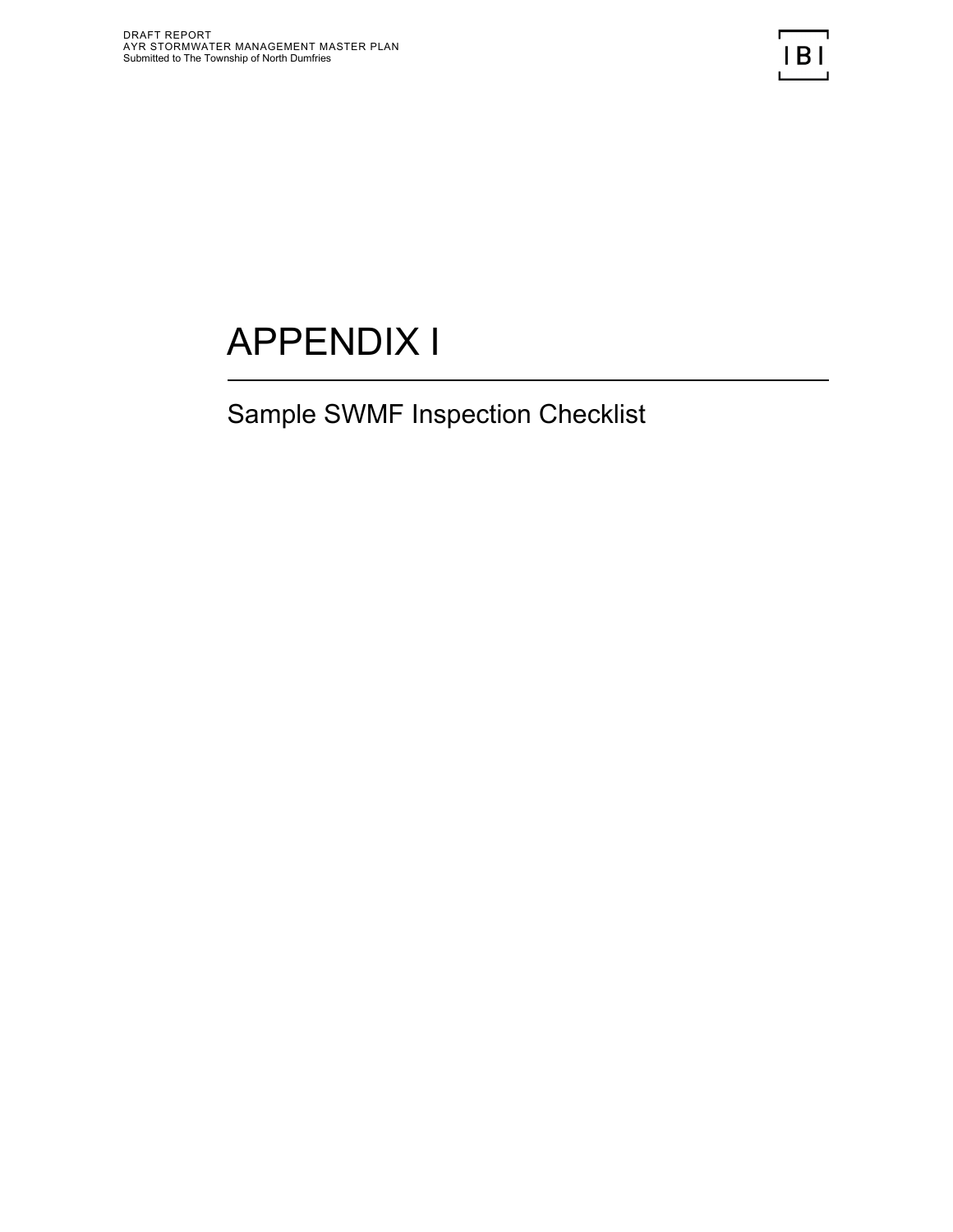#### **"DRAFT" SWM and LID FACILITY MAINTENANCE CHECKLIST FORM Township of Ayr – Design Guidelines and Standard Drawings**

Form Date:

| 1. General Details                                                                                                                                                                                                                                                                                    |                     |       |         |              |                                         |                                                                                                                       |  |  |
|-------------------------------------------------------------------------------------------------------------------------------------------------------------------------------------------------------------------------------------------------------------------------------------------------------|---------------------|-------|---------|--------------|-----------------------------------------|-----------------------------------------------------------------------------------------------------------------------|--|--|
| This Form prepared by:                                                                                                                                                                                                                                                                                | <b>IBI Group</b>    |       |         |              |                                         |                                                                                                                       |  |  |
| SWM Facility ECA Number:                                                                                                                                                                                                                                                                              |                     |       |         |              | Date of Inspection: Date of Inspection: |                                                                                                                       |  |  |
| Subdivision / Facility Name:                                                                                                                                                                                                                                                                          |                     |       |         |              | Rainfall 24 hours prior: _______mm      |                                                                                                                       |  |  |
| Location / Intersection:                                                                                                                                                                                                                                                                              |                     |       |         |              |                                         | Rainfall 72 hours prior: _______ mm                                                                                   |  |  |
| Discharges to:                                                                                                                                                                                                                                                                                        |                     |       |         |              |                                         |                                                                                                                       |  |  |
| Watershed:                                                                                                                                                                                                                                                                                            | <b>Grand River</b>  |       |         |              |                                         |                                                                                                                       |  |  |
| Facility Type:                                                                                                                                                                                                                                                                                        |                     |       |         |              |                                         |                                                                                                                       |  |  |
|                                                                                                                                                                                                                                                                                                       | Wet pond<br>On-line |       | Wetland | Off-line     |                                         | Dry Pond<br>Sediment Forebay Yes / No                                                                                 |  |  |
|                                                                                                                                                                                                                                                                                                       |                     |       |         |              |                                         |                                                                                                                       |  |  |
| 2. Observations:                                                                                                                                                                                                                                                                                      |                     |       |         |              |                                         |                                                                                                                       |  |  |
| Water level Reading (from top of HW): ____                                                                                                                                                                                                                                                            |                     | cm    |         |              |                                         | <b>Notes</b>                                                                                                          |  |  |
| Water Colour:                                                                                                                                                                                                                                                                                         |                     | Clear | Green   | <b>Brown</b> | Other                                   |                                                                                                                       |  |  |
| <b>Foul Odour</b>                                                                                                                                                                                                                                                                                     |                     | None  | Minor   | Moderate     | High                                    | <u> 1980 - Jan Barnett, fransk politik (</u>                                                                          |  |  |
| <b>Floating Material</b>                                                                                                                                                                                                                                                                              |                     | None  | Minor   | Moderate     | High                                    | <u> 1980 - Andrea Station Andrea Station Andrea Sta</u>                                                               |  |  |
| Algae                                                                                                                                                                                                                                                                                                 |                     | None  | Minor   | Moderate     | High                                    |                                                                                                                       |  |  |
| Debris                                                                                                                                                                                                                                                                                                |                     | None  | Minor   | Moderate     | High                                    | <u> 1980 - Andrea Station Andrea Station and Station Andrea Station and Station Andrea Station and Station Andrea</u> |  |  |
| Oil/Sheen                                                                                                                                                                                                                                                                                             |                     | None  | Minor   | Moderate     | High                                    | the control of the control of the control of the control of the control of                                            |  |  |
|                                                                                                                                                                                                                                                                                                       |                     |       |         |              |                                         |                                                                                                                       |  |  |
|                                                                                                                                                                                                                                                                                                       |                     | None  | Minor   | Moderate     | High                                    |                                                                                                                       |  |  |
| Floatables<br>Is sediment visible below or above water surface?                                                                                                                                                                                                                                       |                     | Yes   | No      |              |                                         |                                                                                                                       |  |  |
| Notes:                                                                                                                                                                                                                                                                                                |                     |       |         |              |                                         |                                                                                                                       |  |  |
|                                                                                                                                                                                                                                                                                                       |                     |       |         |              |                                         |                                                                                                                       |  |  |
|                                                                                                                                                                                                                                                                                                       |                     |       |         |              |                                         |                                                                                                                       |  |  |
|                                                                                                                                                                                                                                                                                                       |                     |       |         |              |                                         | <b>Notes</b>                                                                                                          |  |  |
|                                                                                                                                                                                                                                                                                                       |                     | None  | Minor   | Moderate     | High                                    |                                                                                                                       |  |  |
|                                                                                                                                                                                                                                                                                                       |                     | None  | Minor   | Moderate     | High                                    |                                                                                                                       |  |  |
|                                                                                                                                                                                                                                                                                                       |                     | None  | Minor   | Moderate     | High                                    |                                                                                                                       |  |  |
|                                                                                                                                                                                                                                                                                                       |                     | None  | Minor   | Moderate     | High                                    |                                                                                                                       |  |  |
|                                                                                                                                                                                                                                                                                                       |                     | None  | Minor   | Moderate     | High                                    |                                                                                                                       |  |  |
|                                                                                                                                                                                                                                                                                                       |                     | Yes   |         | No           |                                         |                                                                                                                       |  |  |
|                                                                                                                                                                                                                                                                                                       |                     | Yes   |         | No           |                                         |                                                                                                                       |  |  |
|                                                                                                                                                                                                                                                                                                       |                     |       |         |              |                                         | <b>Notes</b>                                                                                                          |  |  |
|                                                                                                                                                                                                                                                                                                       |                     | None  | Minor   | Moderate     | High                                    |                                                                                                                       |  |  |
| 3. Inspection of Structural Components<br><b>INLET</b><br><b>Blockage/Debris</b><br>Sediment Accumulation<br>Cracking/damage concrete<br>Damage to other components<br><b>Erosion Protection Condition</b><br>Grate secure<br>Seepage<br><b>OUTLET</b><br>Blockage/Debris<br>Cracking/damage concrete |                     | None  | Minor   | Moderate     | High                                    |                                                                                                                       |  |  |
|                                                                                                                                                                                                                                                                                                       |                     | None  | Minor   | Moderate     | High                                    |                                                                                                                       |  |  |
|                                                                                                                                                                                                                                                                                                       |                     | None  | Minor   | Moderate     | High                                    |                                                                                                                       |  |  |
|                                                                                                                                                                                                                                                                                                       |                     | None  | Minor   | Moderate     | High                                    |                                                                                                                       |  |  |
| Damage to other components<br>Structural damage<br>Armour stone damage<br>Grate secure                                                                                                                                                                                                                |                     | Yes   |         | No           |                                         |                                                                                                                       |  |  |
| Seepage                                                                                                                                                                                                                                                                                               |                     | Yes   |         | No           |                                         |                                                                                                                       |  |  |